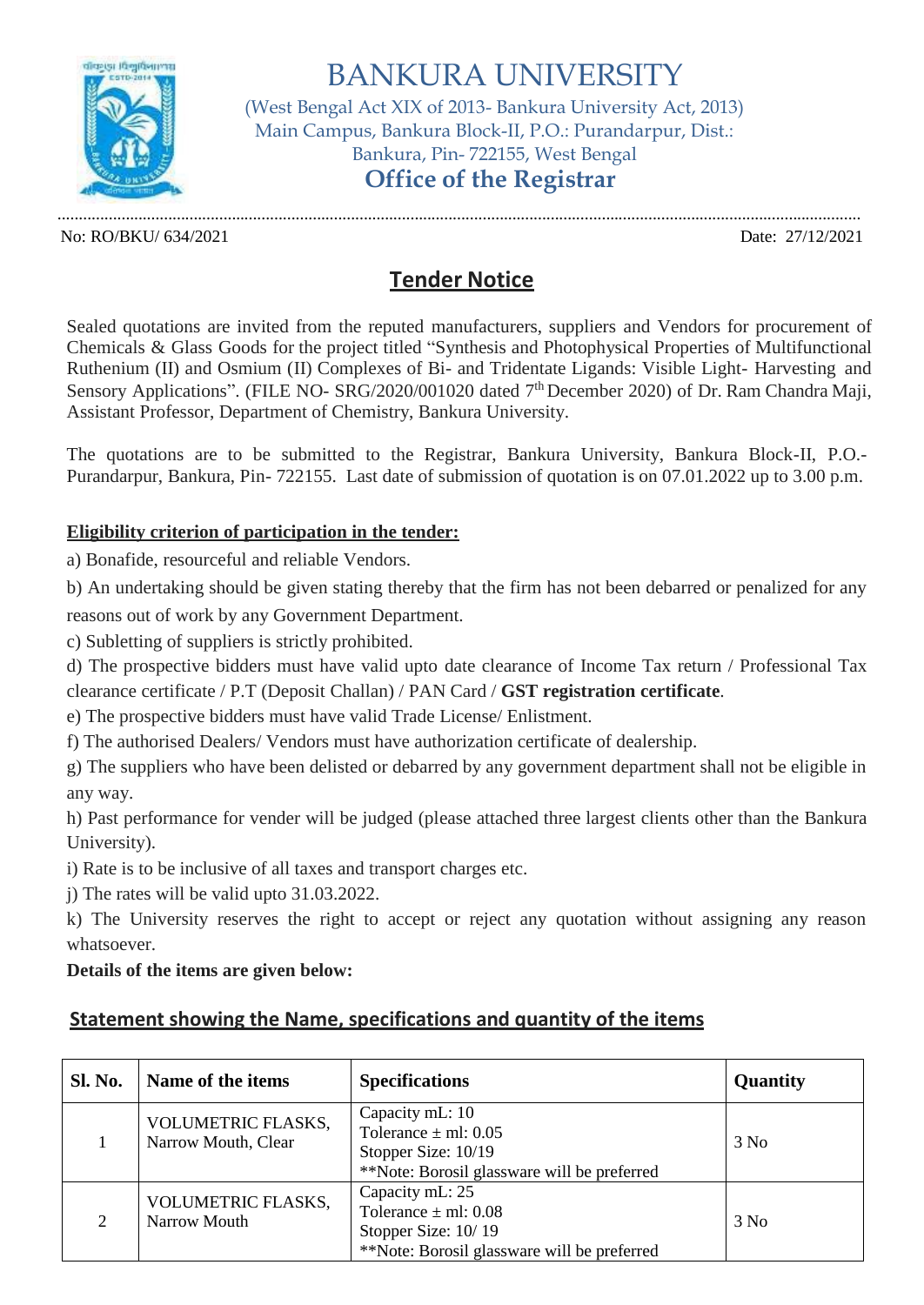| 3              | VOLUMETRIC FLASKS,                      | Capacity mL: 50<br>Tolerance $\pm$ ml: 0.08           |                  |
|----------------|-----------------------------------------|-------------------------------------------------------|------------------|
|                | Narrow Mouth, Clear                     | Stopper Size: 12 / 21                                 | 1 N <sub>0</sub> |
|                |                                         | **Note: Borosil glassware will be preferred           |                  |
|                | Measuring cylinders,                    | Capacity mL: 10                                       |                  |
|                | Hexagonal Base, with I/C                | Graduation Interval mL:0.2                            |                  |
| $\overline{4}$ | Stopper                                 | Tolerance $\pm$ ml:0.2                                | $1$ No           |
|                |                                         | Stopper Size: 10/19                                   |                  |
|                |                                         | **Note: Borosil glassware will be preferred           |                  |
|                |                                         | Capacity mL: 25                                       |                  |
| 5              | Measuring cylinders,                    | Graduation Interval mL:0.5<br>Tolerance $\pm$ ml:0.5  | $1$ No           |
|                | Hexagonal Base, with I/C<br>Stopper     | Stopper Size: 14/19                                   |                  |
|                |                                         | **Note: Borosil glassware will be preferred           |                  |
|                |                                         | Capacity mL: 5                                        |                  |
|                | Measuring cylinders,                    | Graduation Interval mL:0.1                            |                  |
| 6              | Hexagonal Base, Pour out                | Tolerance $\pm$ ml:0.1                                | $1$ No           |
|                |                                         | **Note: Borosil glassware will be preferred           |                  |
|                |                                         | Capacity mL: 10                                       |                  |
| $\overline{7}$ | Measuring cylinders,                    | Graduation Interval mL:0.2                            | $1$ No           |
|                | Hexagonal Base, Pour out                | Tolerance $\pm$ ml:0.2                                |                  |
|                |                                         | **Note: Borosil glassware will be preferred           |                  |
|                |                                         | Capacity mL: 25                                       |                  |
| $8\,$          | Measuring cylinders,                    | Graduation Interval mL: 0.5                           | $1$ No           |
|                | Hexagonal Base, Pour out                | Tolerance $\pm$ ml: 0.5                               |                  |
|                |                                         | **Note: Borosil glassware will be preferred           |                  |
| 9              | <b>TALL FORM BEAKER</b>                 | Capacity mL: 50                                       | 1 N <sub>0</sub> |
|                | With Spout                              | Approx. O.D. x Height mm: 38 x 70                     |                  |
| 10             | <b>TALL FORM BEAKER</b><br>With Spout   | Capacity mL: 100<br>Approx. O.D. x Height mm: 48 x 80 | 1 N <sub>0</sub> |
|                | <b>TALL FORM BEAKER</b>                 | Capacity mL: 250                                      |                  |
| 11             | With Spout                              | Approx. O.D. x Height mm: 60 x 120                    | $1$ No           |
|                |                                         | Approx. Jacket Length mm: 300                         |                  |
|                | <b>LIEBIG CONDENSER</b>                 | Approx. Overall Height mm: 450                        |                  |
| 12             | With Drip Tip                           | Socket Ground Joint: 24/29                            | 2 No             |
|                |                                         | Cone Ground Joint: 24/29                              |                  |
|                |                                         | Approx. Jacket Length mm: 200                         |                  |
| 13             | <b>LIEBIG CONDENSER</b>                 | Approx. Overall Height mm: 350                        | 2 No             |
|                | With Drip Tip                           | Socket Ground Joint: 19/26                            |                  |
|                |                                         | Cone Ground Joint: 19/26                              |                  |
|                | <b>CHROMATOGRAPHY</b>                   | Capacity ml: 300                                      |                  |
| 14             | <b>COLUMNS</b>                          | Bore mm: 18                                           | $1$ No           |
|                | Plain With PTFE Stopcock                |                                                       |                  |
| 15             | <b>CHROMATOGRAPHY</b><br><b>COLUMNS</b> | Capacity ml: 450                                      | $1$ No           |
|                | Plain With PTFE Stopcock                | Bore mm: 30                                           |                  |
|                | <b>VACUUM DESICCATOR</b>                |                                                       |                  |
|                | <b>SET</b>                              | Nominal Diameter mm: 200                              |                  |
| 16             | With Cover & Porcelain                  | Approx. Flange OD mm: 272                             | $1$ No           |
|                | Plate                                   | **Note: Borosil glassware will be preferred           |                  |
|                |                                         | Approx. O.D. x Height mm:190 X 100                    |                  |
| 17             | <b>CRYSTALLIZING</b>                    | Approx. Capacity Ml: 2500                             | $1$ No           |
|                | <b>DISHES</b>                           | **Note: Borosil glassware will be preferred           |                  |
|                | <b>CRYSTALLIZING</b>                    | Approx. O.D. x Height mm:150 X 75                     |                  |
| 18             | <b>DISHES</b>                           | Approx. Capacity Ml: 1150                             | $1$ No           |
|                |                                         | **Note: Borosil glassware will be preferred           |                  |
|                | <b>SILICONE TUBING FOR</b>              | Size mm: 6 mm ID x 9 mm OD                            |                  |
| 19             | DISTILLATION UNIT &                     | Length: 10 Meter                                      | $1$ No           |
|                | <b>LABORATORY</b>                       |                                                       |                  |
|                | <b>APPLICATION</b>                      |                                                       |                  |
| 20             | <b>ROUND BOTTOM FLASK</b>               | Capacity ml: 50                                       | 5 No             |
|                |                                         | Interchangeable                                       |                  |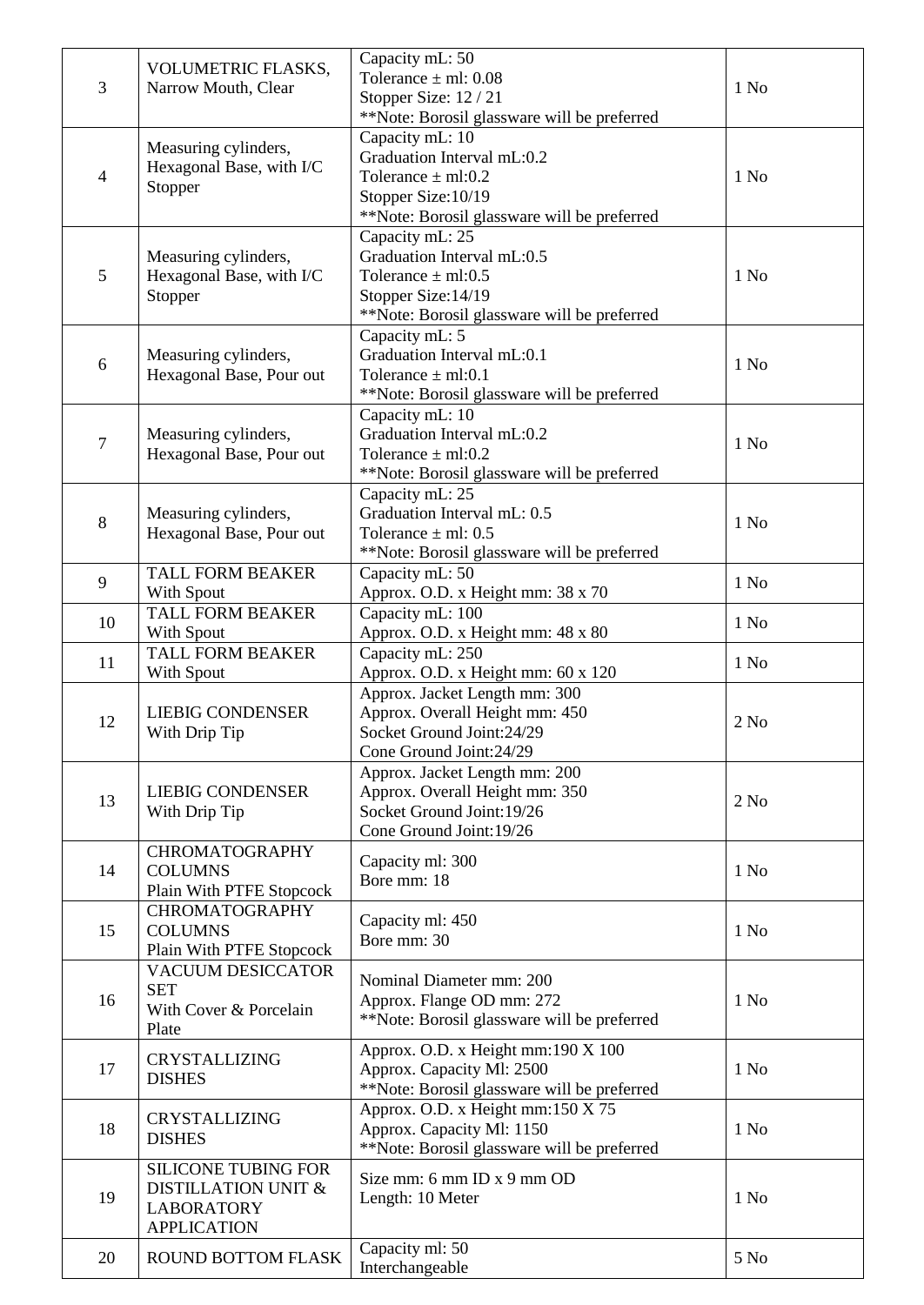|    | Narrow Mouth, Short Neck<br>With I/C Joint | Joint: 19/26<br>**Note: Borosil glassware will be preferred |                  |
|----|--------------------------------------------|-------------------------------------------------------------|------------------|
|    |                                            | Capacity ml: 100                                            |                  |
|    | ROUND BOTTOM FLASK                         | Interchangeable                                             |                  |
| 21 | Narrow Mouth, Short Neck                   | Joint: 19/26                                                | 2 No             |
|    | With I/C Joint                             | **Note: Borosil glassware will be preferred                 |                  |
|    |                                            | Capacity ml: 100                                            |                  |
|    | ROUND BOTTOM FLASK                         |                                                             |                  |
| 22 | Narrow Mouth, Short Neck                   | Interchangeable                                             | 2 No             |
|    | With I/C Joint                             | Joint: 24/29                                                |                  |
|    |                                            | **Note: Borosil glassware will be preferred                 |                  |
|    | <b>ROUND BOTTOM FLASK</b>                  | Capacity ml: 250                                            |                  |
| 23 | Narrow Mouth, Short Neck                   | Interchangeable                                             | 2 No             |
|    | With I/C Joint                             | Joint: 19/26                                                |                  |
|    |                                            | **Note: Borosil glassware will be preferred                 |                  |
|    | <b>ROUND BOTTOM FLASK</b>                  | Capacity ml: 250                                            |                  |
|    |                                            | Interchangeable                                             |                  |
| 24 | Narrow Mouth, Short Neck                   | Joint: 24/29                                                | 2 No             |
|    | With I/C Joint                             | **Note: Borosil glassware will be preferred                 |                  |
|    |                                            | Capacity ml: 500                                            |                  |
|    | <b>ROUND BOTTOM FLASK</b>                  | Interchangeable                                             |                  |
| 25 | Narrow Mouth, Short Neck                   | Joint: 24/29                                                | 5 No             |
|    | With I/C Joint                             | **Note: Borosil glassware will be preferred                 |                  |
|    |                                            |                                                             |                  |
|    | ROUND BOTTOM FLASK                         | Capacity ml: 1000                                           |                  |
| 26 | Narrow Mouth, Short Neck                   | Interchangeable                                             | 2 No             |
|    | With I/C Joint                             | Joint: 24/29                                                |                  |
|    |                                            | **Note: Borosil glassware will be preferred                 |                  |
|    |                                            | Capacity ml: 100                                            |                  |
|    | <b>ROUND BOTTOM FLASK</b>                  | Centre                                                      |                  |
| 27 |                                            | Neck Joint: 19/26                                           | 2 No             |
|    | 2 Necks, Angular                           | Side neck joint: 14/23                                      |                  |
|    |                                            | **Note: Borosil glassware will be preferred                 |                  |
|    |                                            | Capacity ml: 250                                            |                  |
|    |                                            | Centre                                                      |                  |
| 28 | ROUND BOTTOM FLASK                         | Neck Joint: 19/26                                           | $1$ No           |
|    | 2 Necks, Angular                           | Side neck joint: 14/23                                      |                  |
|    |                                            | **Note: Borosil glassware will be preferred                 |                  |
|    |                                            | Diameter mm: 35                                             |                  |
|    | <b>GLASS FILTER FUNNEL</b>                 | Stem OD: 6 mm                                               |                  |
| 29 | <b>Short Stem</b>                          |                                                             | 1 N <sub>0</sub> |
|    |                                            | Stem Length:35 mm                                           |                  |
|    | <b>GLASS FILTER FUNNEL</b>                 | Diameter mm: 75                                             |                  |
| 30 | <b>Short Stem</b>                          | Stem OD: 8 mm                                               | $1$ No           |
|    |                                            | Stem Length:75 mm                                           |                  |
|    | SEPARATING FUNNEL,                         |                                                             |                  |
| 31 | PEAR SHAPE,                                | Capacity ml: 250 mL                                         | 1 N <sub>0</sub> |
|    | With PTFE Stopcock And                     | Stopper Size: 24/29                                         |                  |
|    | I/C Glass Stopper                          |                                                             |                  |
|    | SEPARATING FUNNEL,                         |                                                             |                  |
|    | PEAR SHAPE,                                | Capacity ml: 500 mL                                         |                  |
| 32 | With PTFE Stopcock And                     | Stopper Size: 24/29                                         | 1 N <sub>0</sub> |
|    | I/C Glass Stopper                          |                                                             |                  |
|    | SEPARATING FUNNEL,                         |                                                             |                  |
|    | PEAR SHAPE,                                | Capacity ml: 1000 mL                                        |                  |
| 33 | With PTFE Stopcock And                     | Stopper Size: 29/32                                         | $1$ No           |
|    |                                            |                                                             |                  |
|    | I/C Glass Stopper                          |                                                             |                  |
| 34 | PRESSURE EQUILISING                        | Capacity: 100 ml                                            |                  |
|    | <b>CYLINDRICAL</b>                         | Socket: 19/26                                               | $1$ No           |
|    | <b>FUNNEL</b>                              | Cone: 19/26                                                 |                  |
|    | With PTFE Stopcock                         | **Note: Borosil glassware will be preferred                 |                  |
| 35 | <b>ADAPTER RECOVERY</b>                    | Cone Joint Size: 14/23                                      | 2 No             |
|    | <b>Bent Vertical</b>                       |                                                             |                  |
| 36 | <b>ADAPTOR</b>                             | Cone Joint Size: 19/26                                      | $1$ No           |
|    | <b>Bent Cone With Stopcock</b>             | Stopcock Bore mm: 2                                         |                  |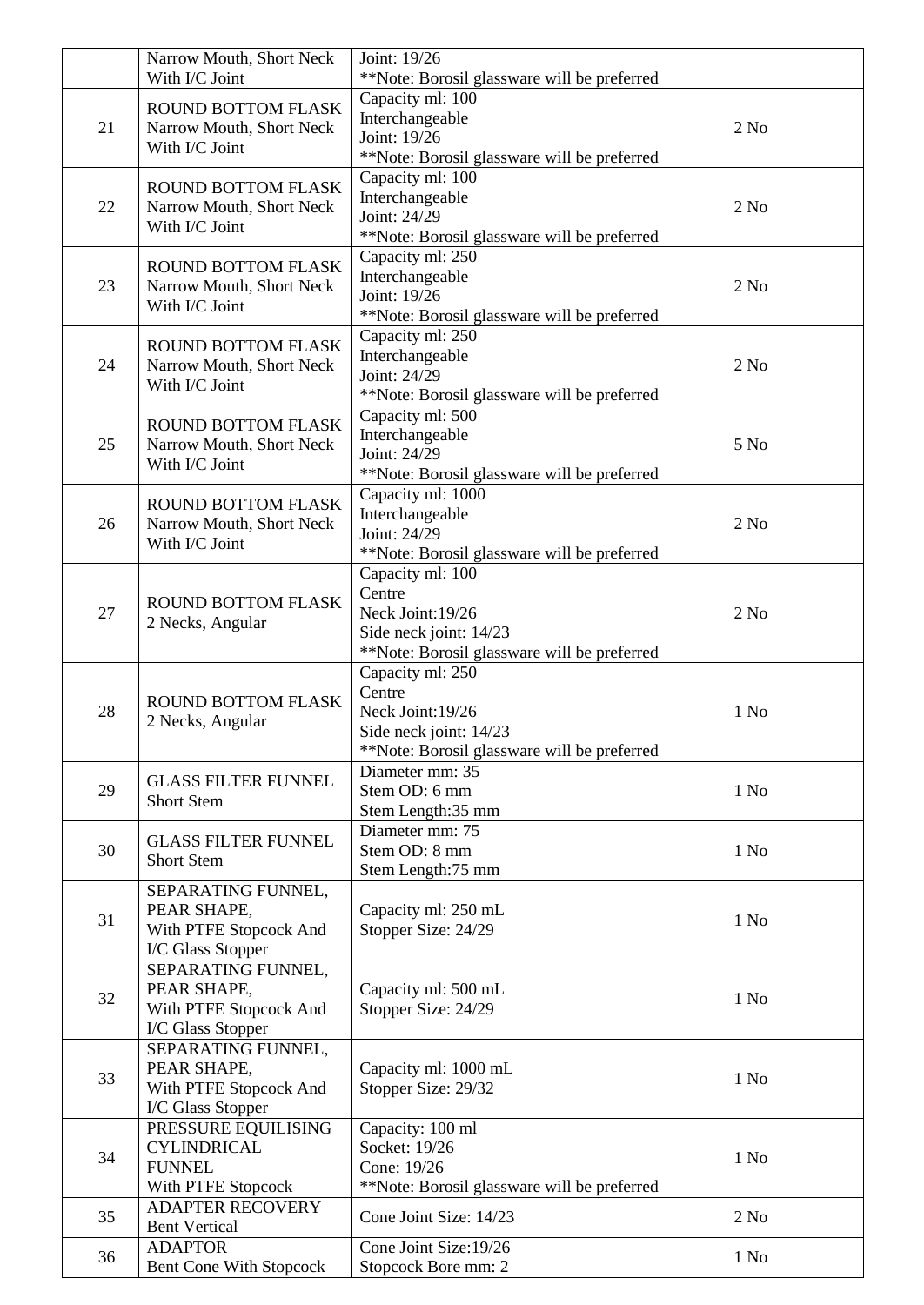| 37 | <b>ADAPTOR</b>                                     | Cone Joint Size: 24/29             | $1$ No           |
|----|----------------------------------------------------|------------------------------------|------------------|
|    | <b>Bent Cone With Stopcock</b>                     | Stopcock Bore mm: 2                |                  |
| 38 | <b>Glass Stoppers</b>                              | Interchangeable                    | 5 No             |
|    | Penny head, Clear                                  | Joint Size: 19/26                  |                  |
| 39 | <b>Glass Stoppers</b>                              | Interchangeable                    | 5 No             |
|    | Penny head, Clear                                  | Joint Size: 24/29                  |                  |
|    | <b>GRADUATED TEST</b>                              | Capacity ml: 15                    |                  |
| 40 | <b>TUBE</b>                                        | Approx. O.D. x Length mm:19 X 150  | 2 No             |
|    | With I/C Glass Stopper                             | Stopper Size: 14/23                |                  |
|    | <b>CULTURE TUBE</b>                                | Capacity ml: 5                     |                  |
| 41 | Flat Bottom, Clear, With PP                        | Approx. O.D. x Length mm: 16 x 50  | 5 No             |
|    | Cap                                                |                                    |                  |
|    | <b>CULTURE TUBE</b>                                | Capacity ml: 10                    |                  |
| 42 | Flat Bottom, Clear, With PP                        | Approx. O.D. x Length mm: 25 x 50  | 5 No             |
|    | Cap                                                |                                    |                  |
| 43 | <b>CLAMPS WITH</b>                                 | Two finger clamp (Zinc PDC) with   | 2 No             |
|    | <b>BOSSHEAD</b>                                    | adjustable boss head               |                  |
| 44 | <b>RETORT RING</b>                                 | Size in                            | 1 N <sub>0</sub> |
|    |                                                    | Inches: 3                          |                  |
| 45 | <b>RETORT RING</b>                                 | Size in                            | $1$ No           |
|    |                                                    | Inches: 4                          |                  |
|    | <b>RETORT BASE</b>                                 | Size                               |                  |
| 46 |                                                    | Inches: $6$ " x $4$ "              | $1$ No           |
|    |                                                    | Size                               |                  |
| 47 | <b>RETORT BASE</b>                                 | Inches: 8" x 5"                    | 1 N <sub>0</sub> |
| 48 | <b>Retort Rod</b>                                  | Approx. O.D. x Height mm: 12 X 600 | $2$ No           |
| 49 | Chattaway Spatula                                  | Size in Inches: 6                  | 1 N <sub>0</sub> |
|    | One end flat and one end                           |                                    |                  |
| 50 | Spoon Spatula                                      | Size in Inches: 8                  | $1$ No           |
|    | <b>FORCEPS BLUNT</b>                               |                                    |                  |
| 51 | <b>DISSECTING</b>                                  | Forceps, Blunt dissecting, 6"      | 1 N <sub>0</sub> |
|    |                                                    | Disc Diameter: 30mm                |                  |
| 52 | Vacuum Buchner Filter<br>Funnel with Sintered Disc | Capacity: 80ml                     |                  |
|    |                                                    | Cone Size: B-19                    | $1$ No           |
|    |                                                    | Disc Porosity Grade: G-3           |                  |
|    |                                                    | Capacity ml: 80ml                  |                  |
|    | <b>BUCHNER FUNNEL</b><br><b>With Sintered Disc</b> | Porosity Grade:4                   |                  |
| 53 |                                                    | Dia of Disc Mm:35                  | 1 N <sub>0</sub> |
|    |                                                    | Approx Height mm:142               |                  |
|    |                                                    | Stem Dia mm:8                      |                  |
|    | <b>ERLENMEYER</b>                                  | Capacity ml:250                    |                  |
| 54 | (CONICAL) FLASK                                    | Interchangeable                    | 2 No             |
|    | Narrow Mouth, With I/C                             | Joint: 19/26                       |                  |
|    | Joint                                              |                                    |                  |
|    | <b>ERLENMEYER</b>                                  | Capacity ml:250                    |                  |
| 55 | (CONICAL) FLASK                                    | Interchangeable                    | 2 No             |
|    | Narrow Mouth, With I/C                             | Joint:24/29                        |                  |
|    | Joint & Glass Stopper                              |                                    |                  |
| 56 | <b>ERLENMEYER</b>                                  | Capacity ml:500                    |                  |
|    | (CONICAL) FLASK                                    | Interchangeable                    | $1$ No           |
|    | Narrow Mouth, With I/C                             | Joint:24/29                        |                  |
|    | Joint & Glass Stopper                              |                                    |                  |
| 57 | 250ml Erlenmeyer flask                             | Capacity ml:250                    |                  |
|    | with side glass stopcock,                          | Interchangeable                    | $1$ No           |
|    | 24/29 joint at the mouth                           | Joint:24/29                        |                  |
| 58 | <b>ERLENMEYER</b>                                  |                                    |                  |
|    | (CONICAL) FLASK                                    | Capacity ml:100 ml                 | 3 No             |
|    | Narrow Mouth, With Rim                             |                                    |                  |
| 59 | <b>ERLENMEYER</b>                                  |                                    |                  |
|    | (CONICAL) FLASK                                    | Capacity ml:250 ml                 | 4 No             |
|    | Narrow Mouth, With Rim                             |                                    |                  |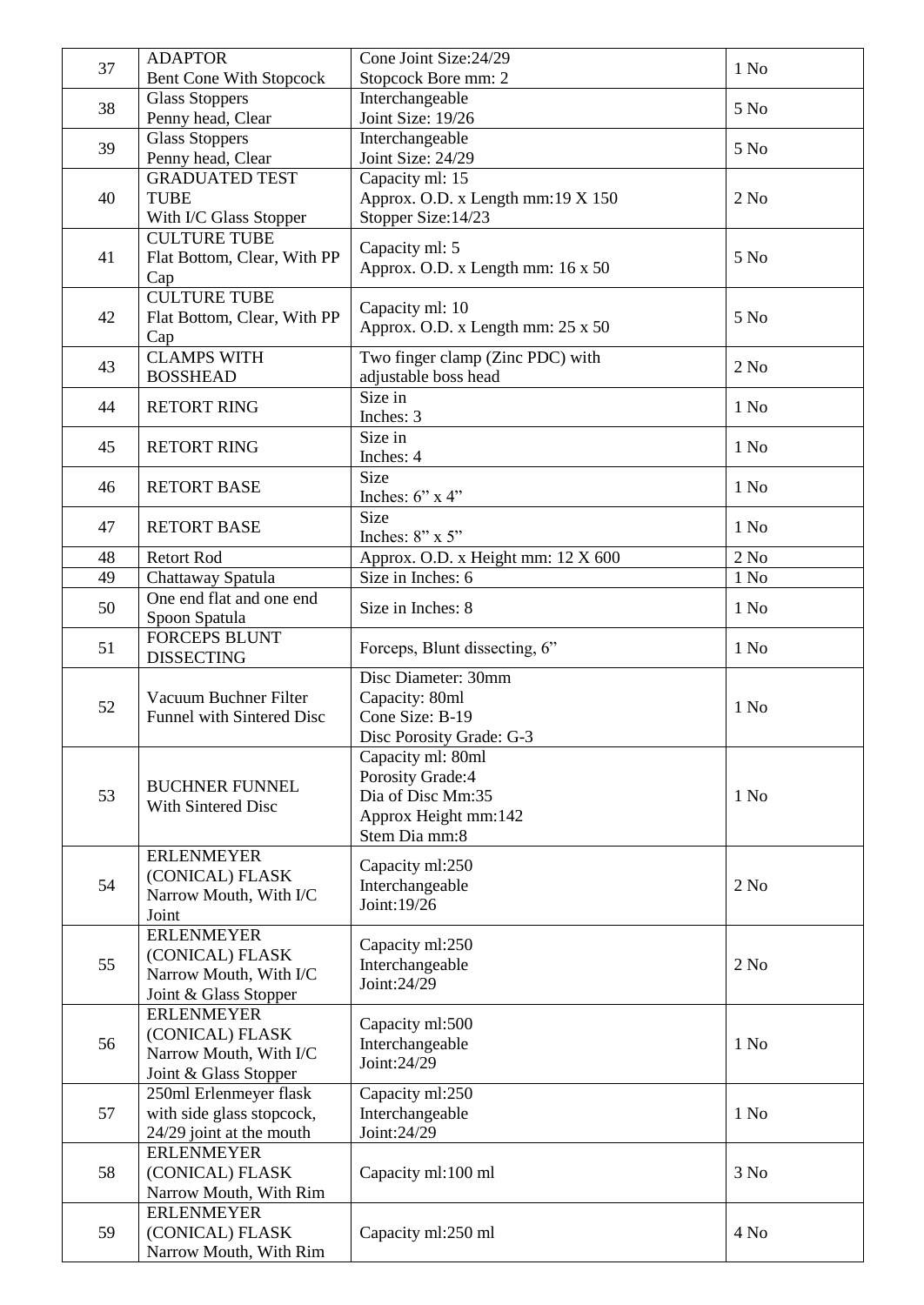| 60 | <b>ERLENMEYER</b><br>(CONICAL) FLASK<br>Narrow Mouth, With Rim             | Capacity ml:500 ml                                                                                                          | 1 N <sub>0</sub>  |
|----|----------------------------------------------------------------------------|-----------------------------------------------------------------------------------------------------------------------------|-------------------|
| 61 | <b>ERLENMEYER</b><br>(CONICAL) FLASK<br>Narrow Mouth, With Rim             | Capacity ml:1000 ml                                                                                                         | $1$ No            |
| 62 | Pear-Shaped Schlenk Flask<br>Air-Free with High Vacuum<br>Valve            | 14/23 Joint<br>Capacity: 25mL<br>Stopper Size: 14/23                                                                        | 2 No              |
| 63 | Pear-Shaped Schlenk Flask<br>Air-Free with High Vacuum<br>Valve            | 14/23 Joint<br>Capacity: 50 mL<br>Stopper Size: 14/23                                                                       | $2$ No            |
| 64 | Pear-Shaped Schlenk Flask<br>Air-Free with High Vacuum<br>Valve            | $14/23$ Joint<br>Capacity: 100 mL<br>Stopper Size: 14/23                                                                    | $1$ No            |
| 65 | Solvent still head                                                         | Solvent still head, Standard Taper Joints with 2mm<br>T-bore PTFE stopcock, ground joint 24/29, 500 mL                      | 1 N <sub>0</sub>  |
| 66 | Vacuum Trap for Cold<br>Trap, 3/8" Hose<br>Connections                     | Fully openable for easy cleaning<br>Inlet and outlet: 3/8" hose barb<br>Joint type: 34/45 standard taper 2" OD x 10" height | $1$ No            |
| 67 | <b>Vacuum Desiccator</b>                                                   | Type: Vacuum<br>Material: Polypropylene<br>Inner Diameter: 16 cm<br>Outer Diameter: 18 cm<br>Height: 20 cm                  | $1$ No            |
| 68 | <b>Vacuum Desiccator</b>                                                   | Type: Vacuum<br>Material: Polypropylene<br>Inner Diameter: 25 cm<br>Outer Diameter: 26 cm<br>Height: 30 cm                  | $1$ No            |
| 69 | Receiver bent adapter<br>with vacuum connection                            | Socket Joint Size: 19 / 26<br>Cone Joint Size: 19 / 26                                                                      | $1$ No            |
| 70 | <b>RECEIVER BENT</b><br><b>ADAPTER</b><br>WITH VACUUM<br><b>CONNECTION</b> | Socket Joint Size: 24 / 29<br>Cone Joint Size: 24 / 29                                                                      | 1 N <sub>0</sub>  |
| 71 | <b>SPLASH HEAD SLOPING</b><br>Pear Shape                                   | Socket Joint Size: 24/29<br>Cone Joint Size: 24/29                                                                          | $1$ No            |
| 72 | Laboratory Rubber Septa,<br>Rubber Stopper                                 | Joint size: 24/29                                                                                                           | 10N <sub>o</sub>  |
| 73 | Laboratory Rubber Septa,<br>Rubber Stopper                                 | Joint size: 19/26                                                                                                           | 10 N <sub>o</sub> |
| 74 | Glass dropper 25 cm long<br>for laboratory use large                       | Glass dropper with powerful rubber sucker, size 8<br>inches long tube                                                       | 6N <sub>0</sub>   |

**Sd/- Prof. Subir Kumar Roy Registrar (Addl. Charge) Bankura University**